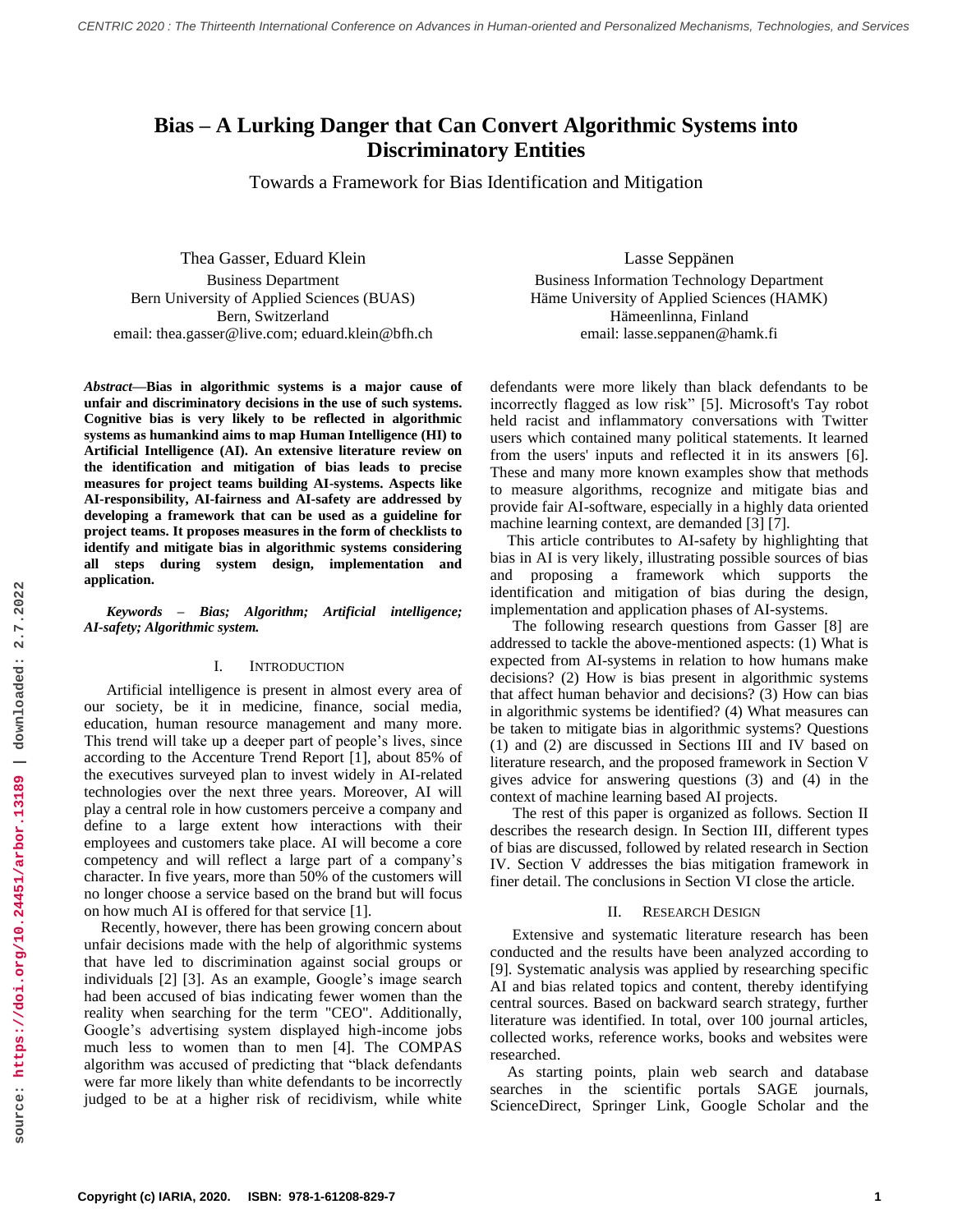JSTOR Journal storage have been carried out. A set of search terms has been employed such as "expectations towards AI", "human intelligence", "algorithmic bias", "bias in software development", "mitigating algorithmic bias", thereby filtering and selecting to 75 relevant sources.

Based on the findings of the literature research, sources of bias and methods for identifying and mitigating bias in algorithmic systems were identified and structured and are systematically presented in Sections III and IV. The findings led to a framework for use in project settings which is described in Section V, thereby identifying and mitigating bias through the use of a metamodel and a set of checklists.

### III. FROM HI TO AI

With AI, terms like imitation, simulation or mimicking are repeatedly applied which implies copying something, respectively, someone as, e.g., acting, learning and reasoning like humans [10]. Therefore, if today's AI-behavior such as Apple's Siri is considered, it could be claimed that the voice assistant is not intelligent. Looking into details, Apple's voice assistant is based on evaluated data and facts permitting to offer an appropriate answer [11]. An independently thinking and reasoning machine is not yet present since, amongst other things, an input is still needed. Even though AI acquires intelligence and learns through an autonomous process it lacks sentience and self-awareness and is still only a simulation of HI and nothing more [10].

Despite the expectations and efforts to map HI to AI, to date, there is no system that can be classified as "strong AI", since this would include machines that act completely autonomously and have their own intelligence and selfawareness like humans. However, "weak AI" systems working in a narrowly defined area are used successfully already [12]. Even in the case of self-learning machines, there is initial program code, a model and learning rules so that machine learning can be effective [13]. Because human traits like self-awareness or empathy are missing in today's AI-systems, there is still a gap between AI and HI. This, in turn, implies that partly intelligent systems are shaped by the influence of humankind and with it by cognitive bias which is naturally present in humans and subsequently reflected through individuals and societies in algorithmic systems [14]. Research questions (1) and (2) relate to the decision-making aspects with AI systems.

## *A. Lack of Transparency in AI Systems*

Algorithms are penetrating more and more into people's lives and will likely overtake even stronger parts of their daily routine so that they will depend heavily on how secure and efficient these algorithms are [15]. Considering that algorithms are becoming more and more complex, and systems may become opaque so that it becomes partly unclear even to the creators of such systems themselves how exactly the interactions in the system(s) take place [16], measures need to be taken in order to minimize undesirable ethical consequences that might arise though the use of such systems. Therefore, the focus must be on potential bias that might arise in the system design, implementation and application phases.

## *B. Bias and Fairness*

Since the term bias is defined as "the action of supporting or opposing a particular person or a thing in an unfair way, because of allowing personal opinions to influence your judgement" (according to the Cambridge Dictionary) the topic of fairness plays a central role. A system might be viewed as fair in some circumstances and in other situations it might be considered unfair. In addition, the presence of bias in an AI system cannot be regarded as evidence of the classification of a system as unfair, which means that neutral or even desirable biases may be present in AI systems without producing undesirable results [17]. Therefore, classifying an AI-system as fair or unfair is subjective and may depend on the viewer, e.g., based on the application context's cultural setting.

Based on these factors, it is important to identify bias and consider whether there is a need for action for reducing it or whether bias should even be used specifically to prevent other in a different part of the system that would have more undesired consequences [17].

The question of whether recognized bias needs to be reduced at all should always be assessed in the individual system context since mitigating bias can be a major effort. On the one hand, several associations demonstrate differences in how and which values are put in the foreground and which seem less important. On the other hand, the situation can reach a level of complexity that no matter what perspective is adopted, some bias will always be identified from a certain point of view. In the end, technology cannot fully answer questions about social and individual values. It is therefore up to humans to make sure that the particular situation is always evaluated in a comprehensive context, meaning taking into account the whole ecosystem around the machine [17].

## *C. Sources of Bias*

Different authors identified various sources of bias in AIsystems. Barfield & Bagallo [18] consider what we call *direct bias* whose sources are related to the core of AI systems: (1) *Input bias* where the source data is biased due to absence of specific information, nonrepresentativeness or reflecting historical biases; (2) *Training bias* which arises when the baseline data is categorized, or the output is assessed; (3) *Programming bias* which emerges in the design phase or when an algorithm modifies itself through a self-learning process.

In [19], sources are identified of what we call *indirect bias*, which are not located in the core of AI systems but in the ecosystem around it: (1) *pre-existing bias* which often emerges through social institutions, practices and attitudes even before a system is designed; (2) *Technical bias*, emerging from technical constraints, e.g., by favoring data (combinations) due to the order or size of screens and visual results presentation; (3) *Emergent bias* arising when using a system outside its intended context of operation.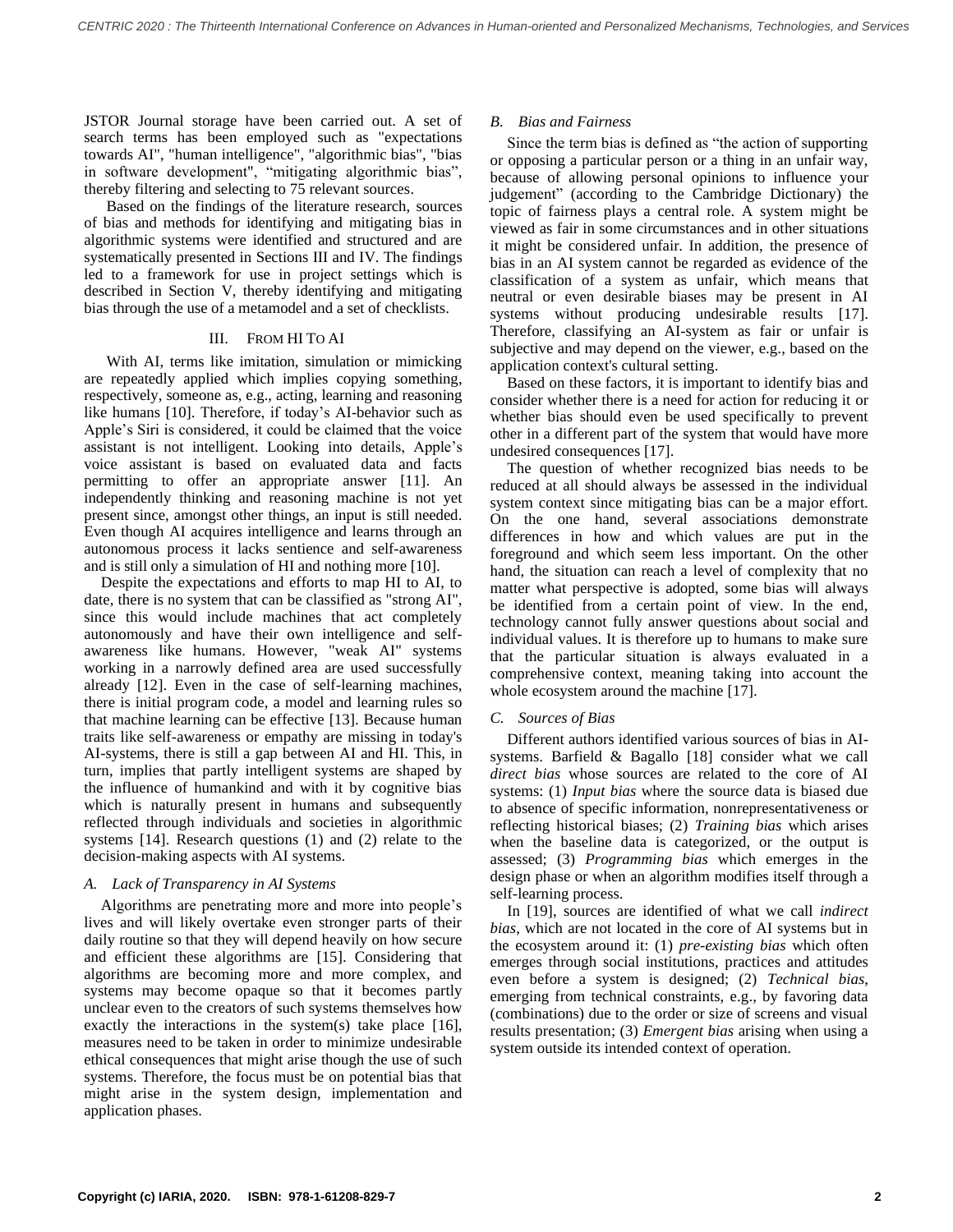#### IV. RELATED RESEARCH

Recently, human aspects of AI have attracted a lot of attention. Not only private companies, research institutions and nonprofit organizations, but also public sector organizations and governments have issued policies and guidelines on human aspects of AI. Many recent publications cite or build on the IEEE Global Initiative on Ethics of Autonomous and Intelligent Systems called "Ethically Aligned Design" (EAD), where methodologies to guide ethical research are presented with the aim of promoting a public debate on how these intelligent and autonomous technologies can be aligned with moral values and ethical principles that prioritize human well-being [20].

The non-profit research organization AlgorithmWatch is developing an "AI Ethics Guideline Global Inventory" [21] to address the question of how automated decision-making systems should be regulated. At the time of writing, more than 80 movements are listed, ranging from a few private companies (e.g. Google, Microsoft, IBM) to organizations (e.g. IEEE, ACM, Bitkom) and government-related organizations (e.g. China, European Commission, Canada, Singapore).

Several metastudies presented the state of the art in human aspects of AI at the time of writing. In [22], an extended list is supplemented by a geographical distribution displayed on a world map. A global convergence of ethical aspects is revealed, emerging around five ethical principles: transparency, fairness, nonmaleficence, responsibility and privacy. It highlights the importance of integrating efforts to develop guidelines and its implementation strategies.

In [23], a comprehensive literature review is presented based on key publications and proceedings complementing existing surveys of psychological, social and legal discussions on the subject with recent advances in technical solutions for AI governance. Based on the literature research, a taxonomy is proposed that divides the field into areas for each of which the most important techniques for the successful use of ethical AI systems are discussed.

All publications mentioned present principles and guidelines for the consideration of ethical aspects in AI systems, thereby addressing research questions (1) and (2). However, they are general and generic and could be used as high-level recommendations only, which are not sufficiently specific for AI projects. The framework presented in Section V further develops these ideas and therefore points the way to the next step in incorporating ethical aspects in a projectoriented environment. Based on a metamodel and a set of checklists, it allows to identify and mitigate bias in AI systems in a project-oriented setting, thereby addressing research questions (3) and (4). The integration of ethical aspects into all project phases during the conception, development and use of a system guarantees a high level of awareness among all project stakeholders.

#### V. THE BIAS MITIGATION FRAMEWORK

Awareness of the topic is the first step towards addressing bias in algorithmic systems. According to [24],

92% of AI-leaders make sure their technologists receive ethics training and 74% of the leaders assess AI-outcomes every week. However, it is not enough to just dispose ethics codes that prevent harm. Therefore, establishing usage and technical guidelines and an appropriate mindset among the stakeholders are suggested.

To address bias in algorithmic systems appropriately, an overarching and comprehensive governance must be in place in companies. Using the proposed framework, the project members should be committed to the framework, considering it as a binding standard.

In literature, many possibilities are described to identify bias such as (1) monitoring and auditing an AI system's creation process [25], (2) Applying rapid prototyping, formative evaluation and field testing [19], (3) manipulating test data purposefully in order to determine whether the results are an indication of existing bias in the system [26], (4) using the Socratic method promoting critical thinking and challenging assumptions through answering questions, where scrutiny and reformulation play a central role in the identification and reduction of bias [27].

Tool-based approaches such as IBM's "AI Fairness 360" offer metrics to check for unwanted bias in datasets and machine learning models [28]. Google's "What-If" tool enables visualization of inference results, e.g., for exploring the effect of a certain algorithmic feature and also testing algorithmic fairness constraints [29].

Despite the many approaches that have been suggested in literature and the tools that are available focusing on specific topics in ethical aspects, justification for the proposed framework is in incorporating aspects for all members involved in the process of creating an algorithmic system and all relevant aspects researched.



Figure 1. Metamodel for the Bias Mitigation Framework.

The framework consists of a metamodel (see Fig. 1) which is completed by checklists for areas covering the whole software life cycle around design, implementation and application. The areas (e.g. Project Team, Environment,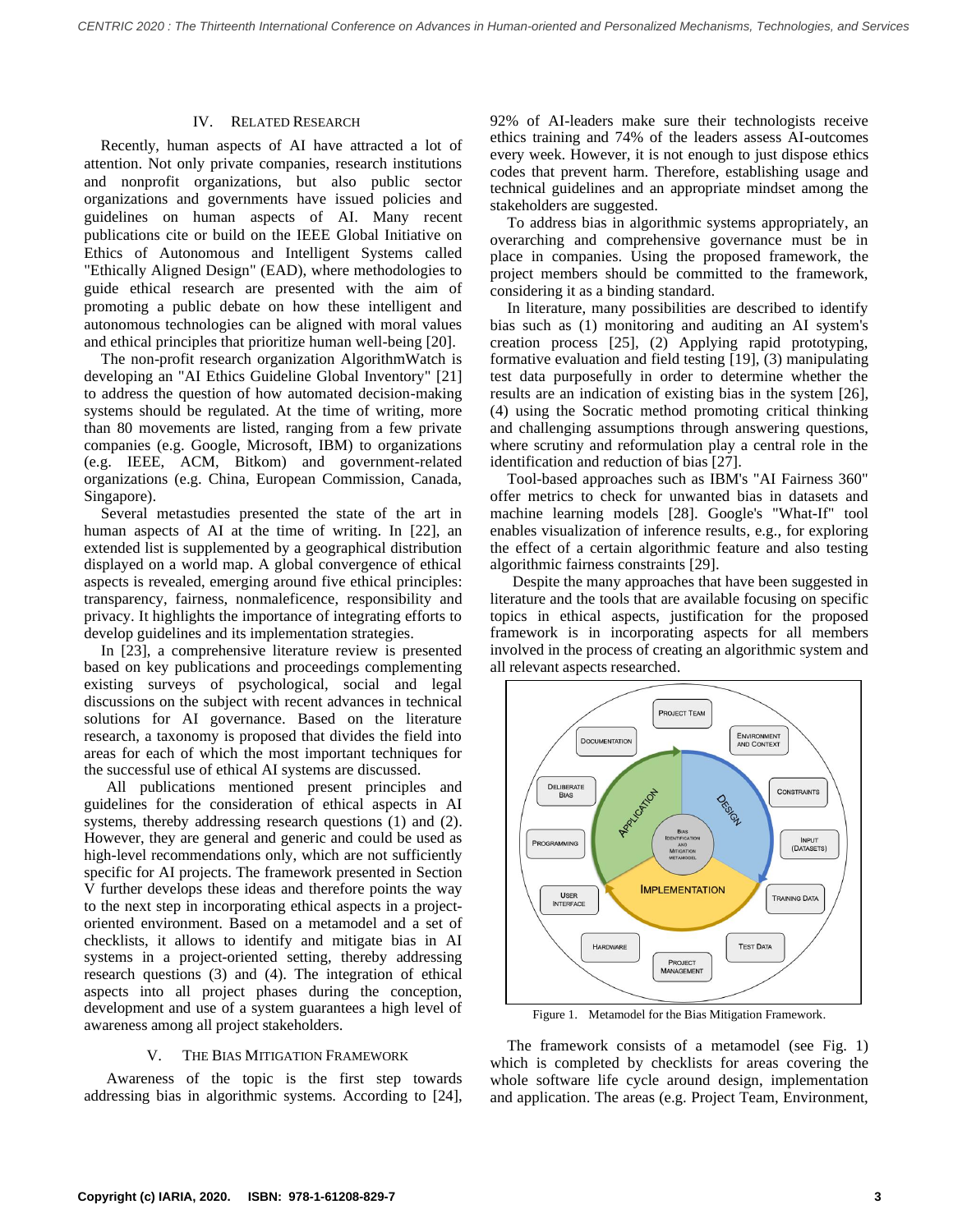Content) are illustrated as rectangles in Fig. 1. The elements of each checklist consist of statements and questions that need to be addressed by the project team. The checklists are derived from the findings of the research described in Sections II, III and IV and relate to the research questions (3) and (4).

As an example, the area *Project Team* is subsequently described and detailed in Fig. 2. Knowledge, views and attitudes of individual team members cannot be deleted or hidden, as these are usually unconscious factors, due to everyone's different background and experiences.

| <b>Element</b>                                                                                                                                    | <b>Description/Comments</b>                                                                                                                                                                                                                                                                                                                                                                                     | Y/N |
|---------------------------------------------------------------------------------------------------------------------------------------------------|-----------------------------------------------------------------------------------------------------------------------------------------------------------------------------------------------------------------------------------------------------------------------------------------------------------------------------------------------------------------------------------------------------------------|-----|
| <b>Project Team</b>                                                                                                                               |                                                                                                                                                                                                                                                                                                                                                                                                                 |     |
| All project members have had ethical<br>training                                                                                                  | - Members have a confirmation that they have completed<br>courses or workshops or similar<br>- The minimum requirements to consider this element as<br>fulfilled must be defined in the company                                                                                                                                                                                                                 |     |
| All project members are aware of the<br>topic of bias that exists in the human<br>decision-making process                                         | - Members took part in courses or workshops or similar<br>- The minimum requirements to consider this element as<br>fulfilled must be defined on a project or company level                                                                                                                                                                                                                                     |     |
| All project members know about the<br>fact that human bias can be reflected in<br>an algorithmic system                                           | - Members took part in courses or workshops or similar<br>- The minimum requirements to consider this element as<br>fulfilled must be defined on a project or company level                                                                                                                                                                                                                                     |     |
| All project members consider the same<br>attributes and factors as most relevant<br>in the system context.                                        | - A workshop is held where members share their views. Dis-<br>crepancies are pointed out and a common understanding<br>is developed. The workshops aim to share views, ideas and<br>openly in order to reveal conflicts and misunderstandings<br>- Due to cultural and background dissimilarities members<br>might (unconsciously) weight attributes differently                                                |     |
| The project team represents stakehold-<br>ers of all possible end user groups                                                                     | - Stakeholder analysis comprehensively identifies end user<br>groups with a focus on identifying users who might be dis-<br>advantaged through the system outcomes<br>- Stakeholder analysis should be carried out with a change<br>of perspective, where the worst scenario, i.e. if the system<br>behaves discriminatory, identifies the groups that would be<br>disadvantaged. (see area Project Management) |     |
| The project team is a cross-functional<br>team including diversity in ethnicity,<br>gender, culture, education, age and so-<br>cioeconomic status | - The inputs of all the diverse individuals have to be taken<br>into consideration.                                                                                                                                                                                                                                                                                                                             |     |
| The project team has representatives<br>from the public and private sector                                                                        | - Exclusions need to be avoided                                                                                                                                                                                                                                                                                                                                                                                 |     |
| Independent consultants are included<br>for comparison with competing prod-<br>ucts                                                               | - Pre-existing bias in the context of the company's culture,<br>attitude and values can be revealed.<br>- Independent consultants are needed because they are not<br>biased by the companies' views                                                                                                                                                                                                             |     |

Figure 2. Checklist for the metamodel area *Project Team*.

The resulting bias is likely to be transferred into the algorithmic system. Therefore, measures must be taken to ensure the neutrality of the system as far as appropriate. It is necessary that there is an exchange among project members where everyone shares their views and concerns openly, fully and transparently before creating the system. Misunderstandings, ideas of conflict, too much euphoria and unconscious assumptions or invisible aspects might get revealed this way. The checklist in Fig. 2 proposes the following concrete measures for addressing the abovementioned issues: All project members (1) have had ethical training, (2) are aware of the topic of bias that exists in the human decision-making process, (3) know about the fact that bias can be reflected in an algorithmic system, and (4) consider the same attributes and factors as most relevant in the system context.

Ideally, the project team (1) represents stakeholders of all possible end user groups, (2) is a cross-functional team including diversity in ethnicity, gender, culture, education, age and socioeconomic status, (3) has representatives from the public as well as the private sector. Moreover,

independent consultants are included for comparison with competing products.

#### *A. Checklists*

The metamodel in Fig. 1 illustrates 12 areas of interest, where the project team area was detailed already in Section V. This subsection gives an overview of the 11 remaining areas. For each area the checklist is presented, and the corresponding literature references are explained.

In [19], the different cultural values and attitudes of individuals are emphasised that could collide as they incorporate those into the project work. These aspects are covered by the areas *Environment and Context* and *Constraints* (Fig. 3) in the Framework. In [13] [17] [26] [30], the influence of direct bias is discussed (see "sources of bias" in Section III), leading to the basis for the areas in Fig. 4.

| <b>Element</b>                                      | <b>Description/Comments</b>                                                                                                                                                                        | Y/N |
|-----------------------------------------------------|----------------------------------------------------------------------------------------------------------------------------------------------------------------------------------------------------|-----|
| <b>Environment and Context</b>                      |                                                                                                                                                                                                    |     |
| All end user groups are included in the             | - The behaviour of end users can only be reliably recorded if                                                                                                                                      |     |
| testing phase                                       | they test directly on the live system. Hidden behaviour can<br>thus be detected                                                                                                                    |     |
| End user groups have been evaluated                 | - End user groups' behaviour is monitored and evaluated<br>from different perspectives (surveys, interviews, recording<br>behaviour, letting them explain what they do and think<br>while testing) |     |
| Consequences and intentions have<br>heen considered | - For what and with what intentions was the system created<br>for?<br>- What is the worst thing that can happen in this algorithm                                                                  |     |
|                                                     | if it starts interacting with others?                                                                                                                                                              |     |
| Context is faithful to the original<br>source       | - Does the current context represent the one, for which the<br>system was originally created?                                                                                                      |     |
|                                                     |                                                                                                                                                                                                    |     |
| <b>Element</b>                                      | <b>Description/Comments</b>                                                                                                                                                                        | Y/N |
| <b>Constraints</b>                                  |                                                                                                                                                                                                    |     |
| Business aspect reviewed                            | - Under what circumstances will the system be developed?                                                                                                                                           |     |
| Scope reviewed                                      | - The requirements for the scope of the data set and the di-<br>versity are to be determined in the respective project                                                                             |     |
| Technical aspect reviewed                           | - Do technical constraints affect the way the system is de-<br>signed?                                                                                                                             |     |
| Legal aspect reviewed                               | - Do regulatory/law constraints affect the way the system is<br>designed?                                                                                                                          |     |

| Figure 3. Checklist for areas <i>Environment and Context</i> and <i>Constraints</i> . |
|---------------------------------------------------------------------------------------|
|---------------------------------------------------------------------------------------|

| <b>Element</b>                                                                                                                         | <b>Description/Comments</b>                                                                                                                                          | Y/N |  |
|----------------------------------------------------------------------------------------------------------------------------------------|----------------------------------------------------------------------------------------------------------------------------------------------------------------------|-----|--|
| <b>Input (Datasets)</b>                                                                                                                |                                                                                                                                                                      |     |  |
| The data set is fully understood                                                                                                       | - The meaning of each attribute is understood and its pur-<br>pose in the system context is clear                                                                    |     |  |
| Data is transparent                                                                                                                    | - Data must be reliable, accurate and kept up to date                                                                                                                |     |  |
| It is ensured that the data set repre-<br>sents the correct scope (enough data<br>representing a population resp. a tar-<br>get group) | - Enough data and diversity are available<br>- The requirements for the scope of the data set and the di-<br>versity are to be determined in the respective project. |     |  |
| The source of the data is known and<br>verified                                                                                        | - Unknown source of the data might lead to that the data is<br>used in a context it was originally not intended to                                                   |     |  |
| The quality of the data is ensured                                                                                                     | - Data with low quality will cause even worse outputs since<br>AI-systems might reinforce errors in data sets                                                        |     |  |
| It is clarified which attributes can le-<br>gally be used                                                                              | - Use of illegal attribute leads to a system becoming biased<br>even though the attribute itself is not cause for bias                                               |     |  |
|                                                                                                                                        |                                                                                                                                                                      |     |  |
| <b>Flement</b>                                                                                                                         | <b>Description/Comments</b>                                                                                                                                          | Y/N |  |
| <b>Training Data</b>                                                                                                                   |                                                                                                                                                                      |     |  |
| The training data set is still as repre-<br>sentative as the original data set                                                         | - Adjusting source data to training data can bear exclusion<br>which needs to be prevented                                                                           |     |  |
| Added or omitted attributes are care-<br>fully chosen and justified                                                                    | - One attribute can influence different areas in a system.<br>Interconnectedness needs to be considered                                                              |     |  |
|                                                                                                                                        |                                                                                                                                                                      |     |  |
| <b>Element</b>                                                                                                                         | <b>Description/Comments</b>                                                                                                                                          | Y/N |  |
| <b>Test Data</b>                                                                                                                       |                                                                                                                                                                      |     |  |
| Test data is independent                                                                                                               | - The system uses test data it has never seen before                                                                                                                 |     |  |
| Test data is defined                                                                                                                   | - Test scenarios are defined which are designed to detect<br>bias which could be caused by a certain attribute                                                       |     |  |
| Test data is reviewed                                                                                                                  | - Tests include omission and addition of attributes to test<br>how system output changes                                                                             |     |  |

Figure 4. Checklists for the areas concerning *direct bias*, derived from "sources of bias" in Section III.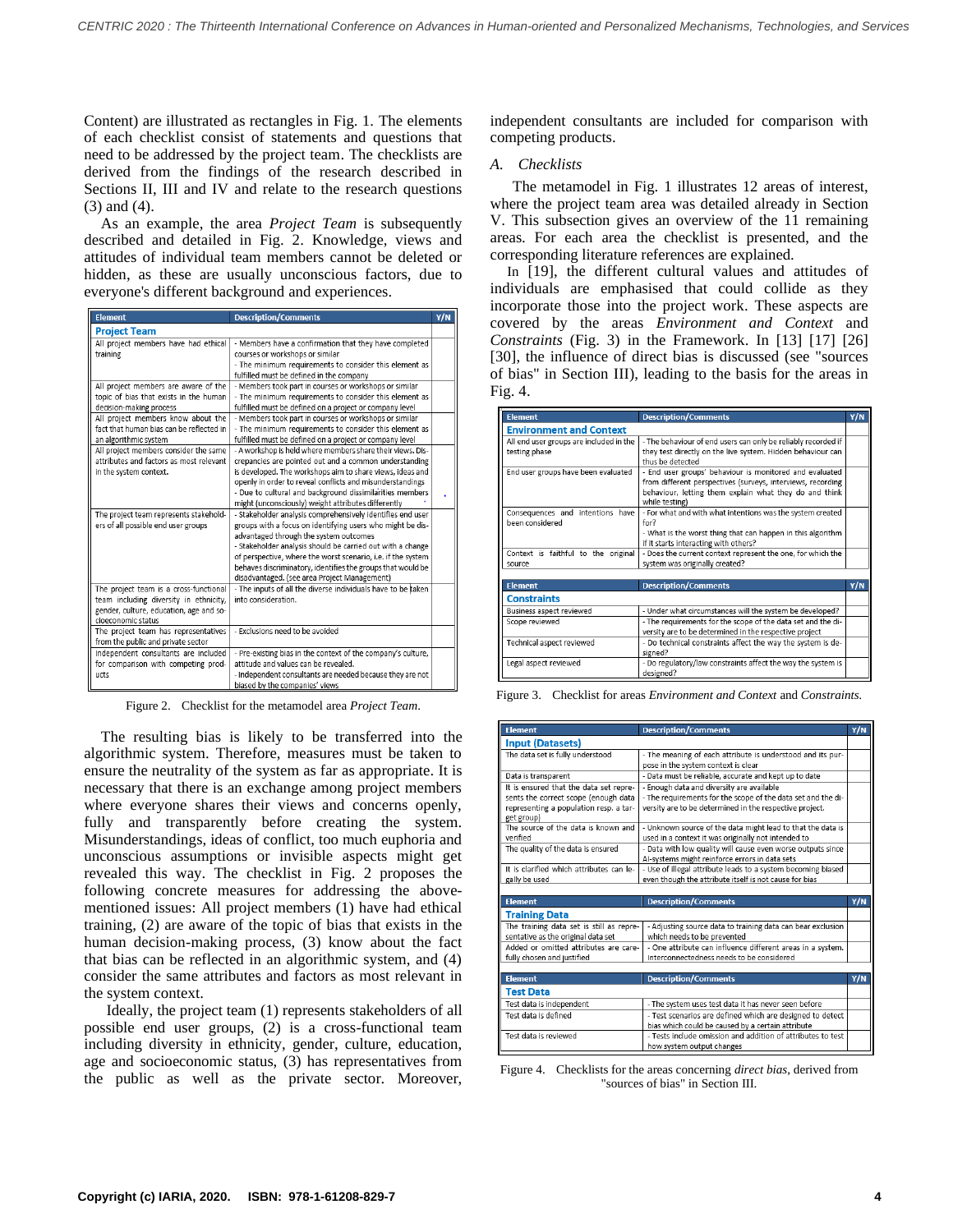It is suggested that the complete algorithmic system lifecycle is accompanied and controlled through all phases with a project management approach. The classical element "risk analysis" must be expanded with a focus on risk factors that could favour bias and the effects recognised bias could have. Isele [27] suggests that critical questions should be asked, critical thinking adopted, assumptions challenged, and the results of the system evaluated. Aspects on the Project Management area are gathered in Fig. 5.

| <b>Element</b>                                                                                   | <b>Description/Comments</b>                                                                                                                                                                                                                                                                                                                                                                                                                                                                                                                                                                                            | Y/N |
|--------------------------------------------------------------------------------------------------|------------------------------------------------------------------------------------------------------------------------------------------------------------------------------------------------------------------------------------------------------------------------------------------------------------------------------------------------------------------------------------------------------------------------------------------------------------------------------------------------------------------------------------------------------------------------------------------------------------------------|-----|
| <b>Project Management</b>                                                                        |                                                                                                                                                                                                                                                                                                                                                                                                                                                                                                                                                                                                                        |     |
| Project management process includes<br>methods that focus on bias issues                         | - Stakeholder analysis is adjusted for disadvantaged group<br>identification in worst case                                                                                                                                                                                                                                                                                                                                                                                                                                                                                                                             |     |
| Risks concerning bias are assessed and<br>known to each team member                              | - Risk analysis is adjusted for additional focus on bias and worst-<br>case scenarios provoking to bias                                                                                                                                                                                                                                                                                                                                                                                                                                                                                                                |     |
| Critical thinking is promoted and de-<br>manded at every stage of the system<br>creation process | - How would changes to a data point affect the model's predic-<br>tion?<br>- Does it perform differently for various groups? For example,<br>historically marginalised people?<br>- How diverse is the dataset I am testing my model on?<br>- Is the system context the one the system was intended to?<br>- Can the outcome/result/system recommendation be justi-<br>fied?<br>- How diverse is the dataset I am testing my model on?<br>- Does it perform differently for various groups-for example,<br>historically marginalized people?<br>- How would changes to a data point affect my model's predic-<br>tion? |     |
| Perspectives are changed continuously<br>to challenge assumptions                                | - Different points of views ensure identification of hidden as-<br>sumptions                                                                                                                                                                                                                                                                                                                                                                                                                                                                                                                                           |     |
| defined.<br>Monitoring measures are<br>communicated and applied                                  | - End user groups' behaviour is monitored and evaluated from<br>different perspectives (surveys, interviews, recording behav-<br>iour, letting them explain what they do and think while testing)                                                                                                                                                                                                                                                                                                                                                                                                                      |     |
| Auditing measures are defined, com-<br>municated and applied                                     |                                                                                                                                                                                                                                                                                                                                                                                                                                                                                                                                                                                                                        |     |
| Workshops / meetings are set fre-<br>quently which address upcoming<br>doubts of team members    | - Critical thinking is continuously fostered in workshops<br>and outside                                                                                                                                                                                                                                                                                                                                                                                                                                                                                                                                               |     |
| Scenario thinking is fostered                                                                    |                                                                                                                                                                                                                                                                                                                                                                                                                                                                                                                                                                                                                        |     |
| Freedom of expression is guaranteed<br>and docirod                                               | - Every input of any team member can reveal hidden bias                                                                                                                                                                                                                                                                                                                                                                                                                                                                                                                                                                |     |

Figure 5. Checklist for the area *Project Management.*

Hardware limitations, such as screen size or performance bottlenecks, could influence system output [19]. The design of visual representations of objects could also be a source of bias, requiring a careful design of the graphical user interface [31]. Checklists for hardware limitations and Graphical User Interface (GUI) design are detailed in Fig. 6.

| Element                              | <b>Description/Comments</b>                                                                                                     | Y/N |
|--------------------------------------|---------------------------------------------------------------------------------------------------------------------------------|-----|
| <b>Hardware</b>                      |                                                                                                                                 |     |
| <b>Hardware limitations</b>          | - Do hardware limitations exist?                                                                                                |     |
| Influence on creation process        | - Do these limitations influence the system creation process?                                                                   |     |
| Influence on production environment  | - Do these limitations influence the system's functionality in the                                                              |     |
|                                      | production environment?                                                                                                         |     |
|                                      |                                                                                                                                 |     |
| <b>Element</b>                       | <b>Description/Comments</b>                                                                                                     | Y/N |
| <b>User Interface</b>                |                                                                                                                                 |     |
| Visual aspects are determined appro- | - The font-style, font-size, font-colour and placement of text are                                                              |     |
| priately                             | justified and reflect the intention of the system's functionality                                                               |     |
|                                      | - Colour, size and placement of forms and graphics are justified                                                                |     |
| Visual result                        | and reflect the intention of the system's functionality                                                                         |     |
|                                      | - Does visual result representation (alphabetically or random)<br>make any difference (user always choses the results displayed |     |
|                                      | first?)                                                                                                                         |     |
| Navigation                           | - Does a change in navigation representation lead the user to                                                                   |     |
|                                      | favour different results?                                                                                                       |     |
| Graphical User Interface             | - Is graphical UI limiting/favouring data over other data?                                                                      |     |
| Language Aspects                     | - How does the chosen language influence the user's perception                                                                  |     |
|                                      | and interpretation in different contexts and circumstances?                                                                     |     |
|                                      | - Is a translation of data/information necessary?                                                                               |     |
|                                      | - Do the information and results become distorted through the                                                                   |     |
|                                      | application of translation?<br>- How is the translation interpreted by the end users?                                           |     |
| Alternative GUI                      | - The system features are changed, and end users are monitored                                                                  |     |
|                                      | once more in order to see how their behaviour changes                                                                           |     |
|                                      | - Several features may need to be changed various times in order                                                                |     |
|                                      | to reveal hidden assumptions of end users                                                                                       |     |
|                                      |                                                                                                                                 |     |

Figure 6. Checklist for areas *Hardware* and *UI.*

Sources of bias in programming and documentation and discussion on deliberate bias [17] are given in Fig. 7.

| <b>Element</b>                                                                                            | <b>Description/Comments</b>                                                                                                                                                            | Y/N |
|-----------------------------------------------------------------------------------------------------------|----------------------------------------------------------------------------------------------------------------------------------------------------------------------------------------|-----|
| <b>Programming</b>                                                                                        |                                                                                                                                                                                        |     |
| Code reviews take place                                                                                   | - Measures aim to understand adapted or reused code fully                                                                                                                              |     |
| Independent code audits are conducted                                                                     | - Independent audits foster considering the code from a<br>different point of view and reveal unconscious assump-                                                                      |     |
|                                                                                                           | tions                                                                                                                                                                                  |     |
| Possible user behaviour is analysed be-                                                                   | - Thinking outside the box is fostered especially consider-                                                                                                                            |     |
| forehand to keep a learning system                                                                        | ing word and language usage in the system context                                                                                                                                      |     |
| from adopting discriminatory behaviour                                                                    | - The system can handle discriminatory user behaviour                                                                                                                                  |     |
|                                                                                                           |                                                                                                                                                                                        |     |
| <b>Element</b>                                                                                            | <b>Description/Comments</b>                                                                                                                                                            | Y/N |
| <b>Deliberate Bias</b>                                                                                    |                                                                                                                                                                                        |     |
| Bias is identified and categorized                                                                        | - Are the identified biases considered as good, neutral or<br>had ones?                                                                                                                |     |
|                                                                                                           | - Is there any bias which was implemented on purpose in<br>order to mitigate other?                                                                                                    |     |
| It is ensured that all the identified biases<br>are monitored during the whole system<br>creation process | - Bias needs to be tracked and changes identified as well as<br>recorded throughout every stage of the project                                                                         |     |
|                                                                                                           |                                                                                                                                                                                        |     |
| <b>Element</b>                                                                                            | <b>Description/Comments</b>                                                                                                                                                            | Y/N |
| <b>Documentation</b>                                                                                      |                                                                                                                                                                                        |     |
| Availability of relevant information                                                                      | - Traceability, justification and business continuity is en-<br>Sured                                                                                                                  |     |
| Comprehensible documentation                                                                              | - The language may only contain such a high degree of<br>complexity and technical language that every project<br>member understands it<br>- Prevention of misunderstandings is ensured |     |
| Documentation has been reviewed and                                                                       | - The documentation needs to be reviewed by several pro-                                                                                                                               |     |
| approved                                                                                                  | ject members and stakeholders                                                                                                                                                          |     |

Figure 7. Checklist for areas *Programming, Documentation and Deliberate Bias.*

The presence of deliberate bias might be surprising at first, however, is applied in some cases to prevent bias from arising in another, more important area of a system. As an example, a statistically biased estimator in an algorithm might exhibit significant reduced variance on small sample sizes, thereby greatly increasing reliability and robustness in future use [17].

## *B. Application of the Framework*

Based on the outcome of the above-mentioned literature research, the approach presented is intended to be an initial framework that can be adapted to specific needs within a given project context. It comes in shape of a guideline complemented with checklists, e.g., for the members of a project team.

The adjustments could be made based on an adapted understanding of system neutrality which may be specific for the respective application or application domain. If the proposed framework is used in a mandatory manor within a project, it is very likely that the developed application reflects the neutrality defined by the project team or company.

Verifying that the framework has been applied and the requirements have been met will help to determine the extent to which the system is neutral and the need for appropriate action.

### VI. CONCLUSION

Since currently there are only weak AI-systems which lack self-awareness and depend on human advice in shape of created models and selected training data, human bias is naturally and unintentionally reflected in crafted algorithmic systems. A framework has been proposed which helps to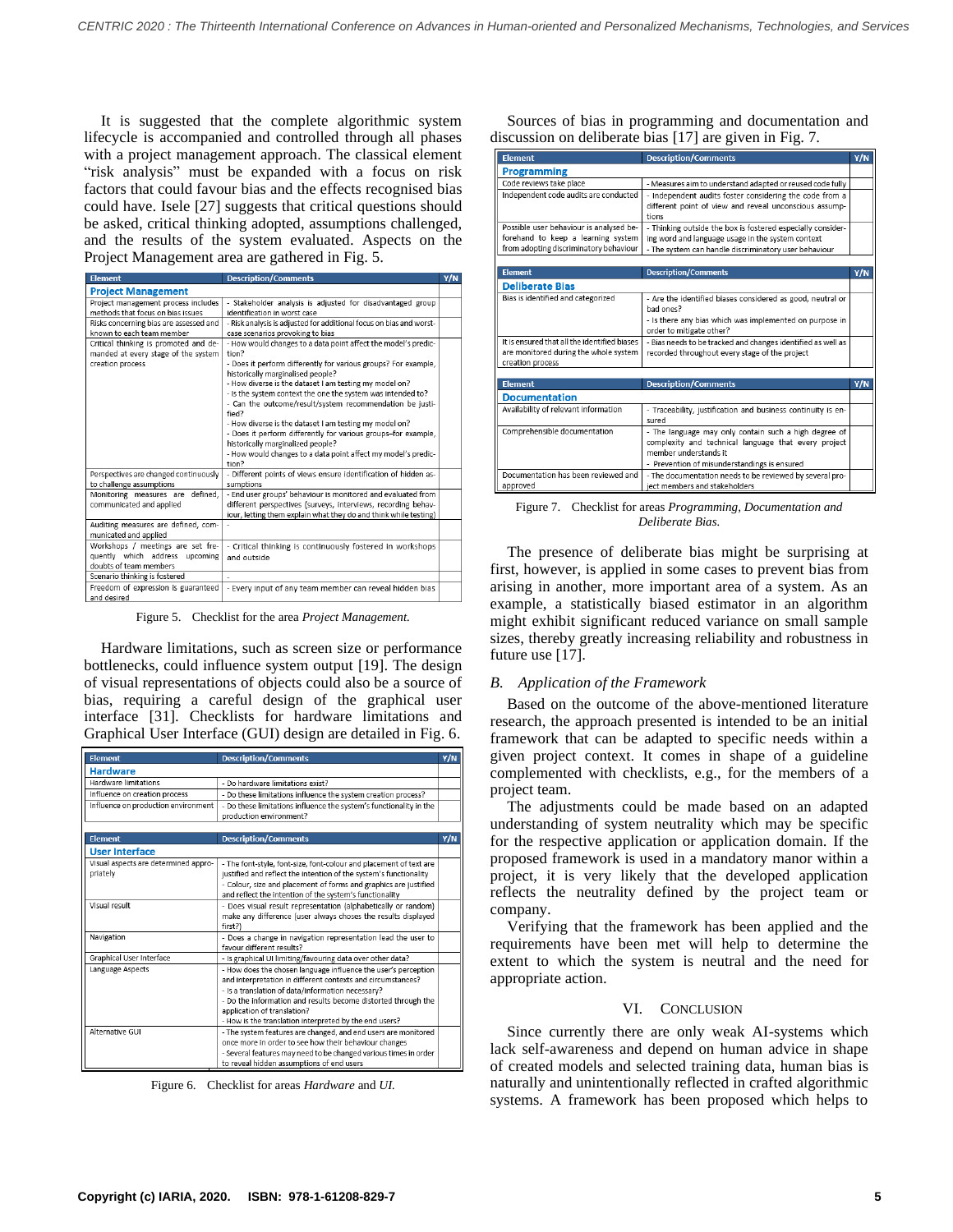identify and mitigate bias in algorithmic systems, covering aspects of the complete life cycle of such software systems.

Since the framework in its current state is a synthesis of desk research, future research should implement the approach in realistic software project situations such that its added value could be observed, evaluated, validated and subsequently adapted based on the project experiences. During validation, each metamodel area would require separately assessing the priority of the questions and requirements in the checklists and ensuring useful answers.

In addition, it would be useful to investigate to what extent automation of the use of the framework could mitigate subjective opinions and views of the stakeholders involved. As an example, the following scenario could be realized: Information about the adapted framework (metamodel areas and checklist elements), which is considered standard for ensuring system neutrality up to a certain point in the respective project, could be supported by a software system. During the project, the checklists are continuously filled with data by the project team, thereby enabling analysis of the process, comparison of different implementations of the framework and revealing indications where the recommendations were complied with and where it was not.

On the one hand, a specific project team would always be aware when creating an algorithmic system, which of the specified areas would not be adhered to and could exhibit potential bias. On the other hand, this mechanism could also be used for end users. They could more easily assess how reliable the results of the AI-system are and which areas need more attention regarding bias. The impact of decisions taken through the AI-system's suggestions can be better analyzed by knowing which areas do not comply with the elaborated standard.

However, to reach this point, there are several aspects that need to be considered. Elements from the checklists would have to be detailed at micro level to define, for example, what a stakeholder is or how it can be verified that the test user belongs to a respective gender. Instead of a yes/no check mark in the check lists, there could be more detailed measures, e.g., indication of the level to which a team member has received ethical training. In addition, mechanisms could be integrated to take account of the truthfulness of the answers in the checklists.

#### **REFERENCES**

- [1] Accenture, "AI is the new UI Experience Above All," Accenture Technology Vision, 2017. https://www.accenture.com/\_acnmedia/accenture/next-gen-4/tech-vision-2017/pdf/accenture-tv17-full.pdf. [retrieved: 18- Aug-2020].
- [2] A. Koene, "Algorithmic Bias: Addressing Growing Concerns," IEEE Technol. Soc. Mag., vol. 36, no. 2, pp. 31– 32, Jun. 2017.
- [3] M. Veale and R. Binns, "Fairer machine learning in the real world: Mitigating discrimination without collecting sensitive data," Big Data Soc., vol. 4, no. 2, pp. 1-17, Dec. 2017.
- [4] D. Cossins, "Discriminating algorithms: 5 times AI showed prejudice." New Scientist, https://www.newscientist.com/article/2166207-

discriminating-algorithms-5-times-ai-showed-prejudice/. [retrieved: 18-Aug-2020].

- [5] S. Feuerriegel, M. Dolata, and G. Schwabe, "Fair AI," Bus. Inf. Syst. Eng., pp. 379-384, 2020.
- [6] E. Hunt, "Tay, Microsoft's AI chatbot, gets a crash course in racism from Twitter," The Guardian, 24-Mar-2016. https://www.theguardian.com/technology/2016/mar/24/taymicrosofts-ai-chatbot-gets-a-crash-course-in-racism-fromtwitter. [retrieved: 18-Aug-2020].
- [7] M. Hardt, E. Price, and N. Srebro, "Equality of opportunity in supervised learning," in Advances in Neural Information Processing Systems, pp. 1-9, 2016.
- [8] T. Gasser, "Bias A lurking danger that can convert algorithmic systems into discriminatory entities," HAMK University, Finland, 2019.
- [9] M. Kornmeier, Wissenschaftlich schreiben leicht gemacht (academic writing made easy), 8th ed. Haupt Verlag, 2018.
- [10] S. Holder, "What is AI, really? And what does it mean to my business?," 2018. https://www.sas.com/en\_ca/insights/articles/analytics/local/w hat-is-artificial-intelligence-business.html. [retrieved: 18-Aug-2020].
- [11] A. Goel, "How Does Siri Work? The Science Behind Siri," Magoosh https://magoosh.com/data-science/siri-work-science-behindsiri/. [retrieved: 18-Aug-2020].
- [12] J. R. Searle, "Minds, brains, and programs," Behav. Brain Sci., vol. 3, no. 3, pp. 417–457, 1980.
- [13] E. Alpaydın, Introduction to Machine Learning, 2nd ed. 2012.
- [14] J. Burrell, "How the machine 'thinks': Understanding opacity in machine learning algorithms," Big Data Soc., vol. 3, no. 1, pp. 1-12, 2016.
- [15] A. Smith, "Franken-algorithms: the deadly consequences of unpredictable code," The Guardian, 2018. https://www.theguardian.com/technology/2018/aug/29/coding -algorithms-frankenalgos-program-danger. [retrieved: 18- Aug-2020].
- [16] C. Smith, B. McGuire, T. Huang, and G. Yang, "The History of Artificial Intelligence," Univ. of Washington, 2006.
- [17] D. Danks and A. J. London, "Algorithmic Bias in Autonomous Systems," in Proceedings of the Twenty-Sixth International Joint Conference on Artificial Intelligence, 2017, pp. 4691–4697.
- [18] W. Barfield and U. Pagallo, "Research Handbook on the Law of Artificial Intelligence. Edited by Woodrow Barfield and Ugo Pagallo. Cheltenham, UK," Int. J. Leg. Inf., vol. 47, no. 02, pp. 122–123, Sep. 2019.
- [19] B. Friedman and H. Nissenbaum, "Bias in computer systems," ACM Trans. Inf. Syst., vol. 14, no. 3, pp. 330–347, Jul. 1996.
- [20] IEEE Global Initiative on Ethics of Autonomous and Intelligent Systems, "Ethically Aligned Design," 2019.
- [21] AlgorithmWatch, "AI Ethics Guidelines Global Inventory," 2019. https://inventory.algorithmwatch.org/about. [retrieved: 18-Aug-2020].
- [22] A. Jobin, M. Ienca, and E. Vayena, "The global landscape of AI ethics guidelines," Nat. Mach. Intell., vol. 1, no. 9, pp. 389–399, Sep. 2019.
- [23] H. Yu, Z. Shen, C. Miao, C. Leung, V. R. Lesser, and Q. Yang, "Building Ethics into Artificial Intelligence," in Proceedings of the Twenty-Seventh International Joint Conference on Artificial Intelligence, 2018, pp. 5527–5533.
- [24] SAS, "Organizations Are Gearing Up for More Ethical and Responsible Use of Artificial Intelligence, Finds Study," 2018. https://www.sas.com/en\_id/news/pressreleases/2018/september/artificial-intelligence-survey-ax-sandiego.html. [retrieved: 18-Aug-2020].